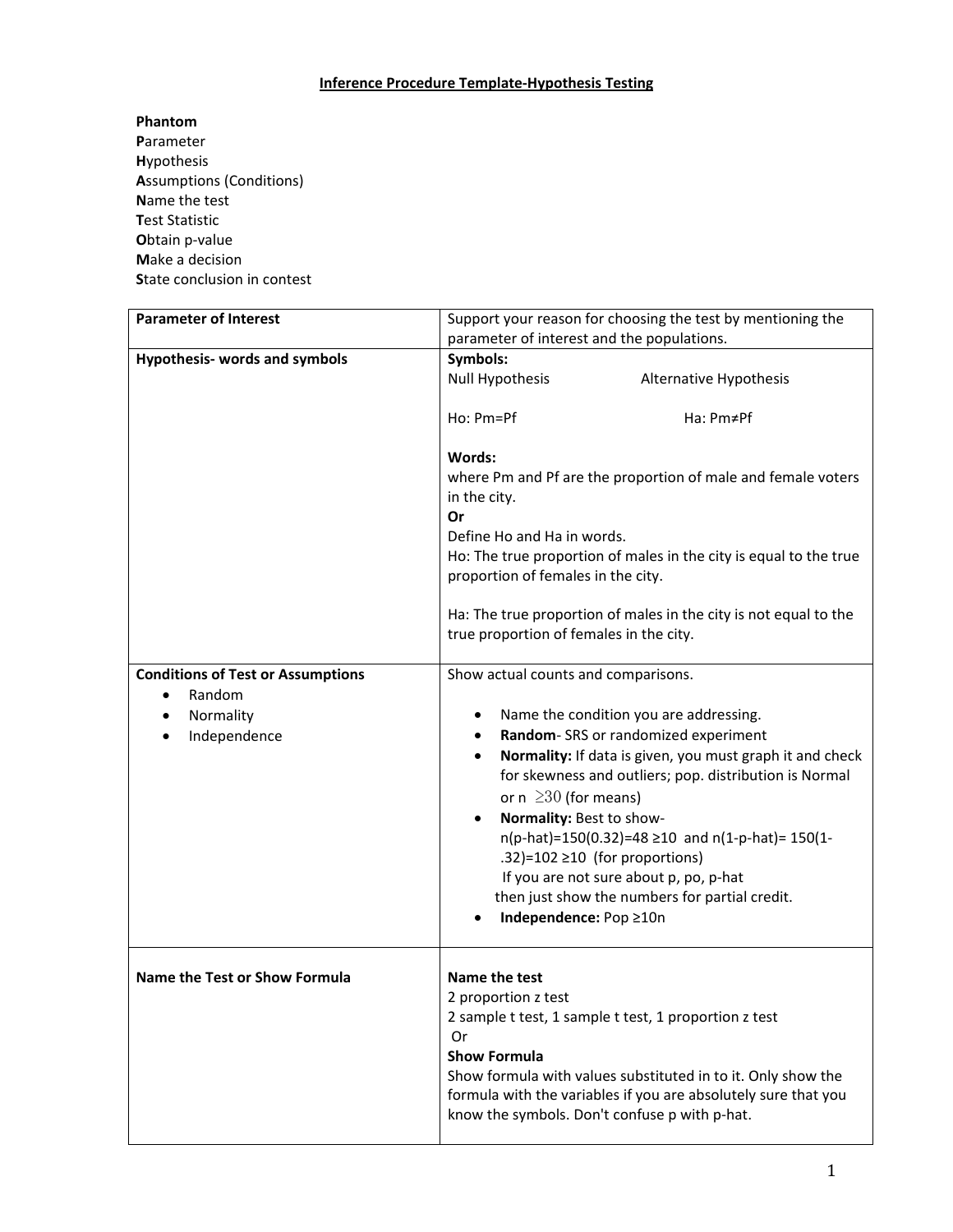| <b>Test Statistic calculation</b> | Identify the following:                                               |
|-----------------------------------|-----------------------------------------------------------------------|
|                                   | Sample means: degrees of freedom                                      |
|                                   | Proportions: show proportions, combined proportion                    |
|                                   | (Ideally, show these values in the formula)                           |
|                                   |                                                                       |
|                                   | z or t test statistic                                                 |
|                                   |                                                                       |
| <b>Obtain P-value</b>             | If using the calculator:                                              |
|                                   | normCDF, tCDF, etc. - show values and identify each value.            |
|                                   |                                                                       |
|                                   | The two sample t test gives $t = 1.27$ , d.f= 11.7 and p-value of     |
|                                   | 0.11. This will earn you full credit on the Do part if the numbers    |
|                                   | are right. There is no chance to earn partial credit when             |
|                                   | reporting this if any numbers are wrong in the calculator.            |
|                                   | Recommended to sketch graph and label findings. Label sketch          |
|                                   | with mean 0 and the z-score. Show the shaded region with the          |
|                                   | p-value labeled.                                                      |
| <b>Make a decision</b>            | $P < \alpha$ Reject the null hypothesis, statistically significant    |
|                                   | $P \ge \alpha$ Fail to reject null hypothesis, not statistically      |
|                                   | significant                                                           |
|                                   |                                                                       |
|                                   | *Using the phrase "accept Ho" gets a point deduction on the           |
|                                   | AP exam                                                               |
| <b>State conclusion</b>           | Assuming Ho is true<br>$\bullet$                                      |
|                                   | Interpret P: The probability of getting a value from the<br>$\bullet$ |
|                                   | sample as extreme as the one observed.                                |
|                                   | Because our p-value is (less than, greater than alpha<br>$\bullet$    |
|                                   | we do/do not have evidence                                            |
|                                   | Findings are statistically significant at the alpha=                  |
|                                   | Conclusion in context.                                                |

\*If you attempt to answer a question in two different ways then you get graded on the worse of the two responses.

\*If you show correct calculator work with wrong supplemental work then you will get graded as if the calculator work was not there.

 $\frac{1-c}{2}$ 

### **Commonly used formulas**

Standard Deviation Known 
$$
z^* = \text{invnorm}(
$$

$$
\text{Means: } n \ge z^* \left(\frac{\sigma}{me}\right)^2
$$

Standard Deviation Unknown t\*=  $invT(\frac{1-c}{2}), df$ 

#### **Pvalues:**

Proportions: normcdf (LB, test statistic) Means: normcdf or tcdf (t, UB, DF)